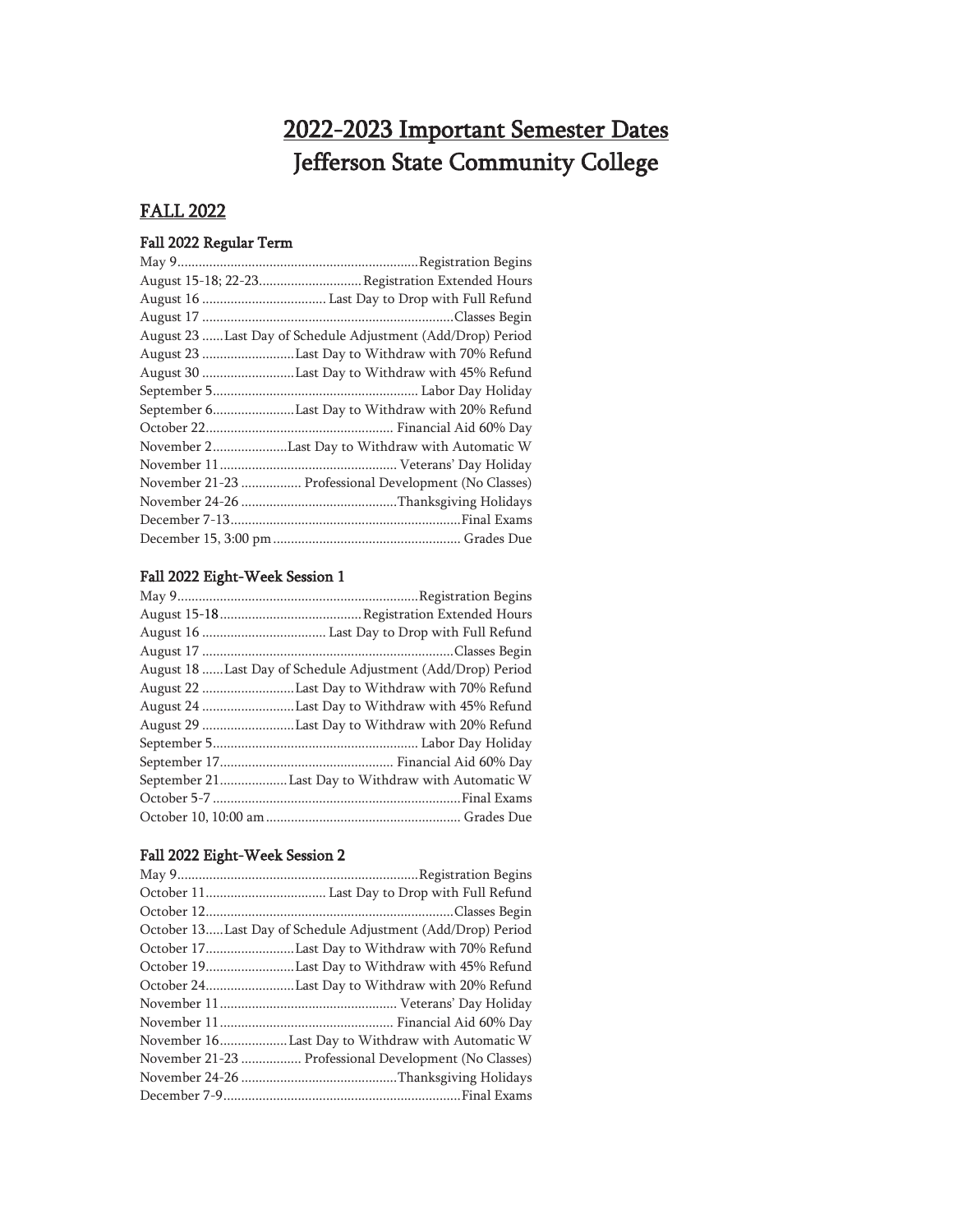|--|--|--|

#### Fall 2022 Five-Week Session 1

| August 18 Last Day of Schedule Adjustment (Add/Drop) Period |
|-------------------------------------------------------------|
| August 19 Last Day to Withdraw with 70% Refund              |
| August 22 Last Day to Withdraw with 45% Refund              |
| August 25 Last Day to Withdraw with 20% Refund              |
|                                                             |
|                                                             |
| September 7Last Day to Withdraw with Automatic W            |
|                                                             |
|                                                             |

#### Fall 2022 Five-Week Session 2

| September 27Last Day of Schedule Adjustment (Add/Drop) Period |
|---------------------------------------------------------------|
| September 28Last Day to Withdraw with 70% Refund              |
| October 3Last Day to Withdraw with 45% Refund                 |
| October 4Last Day to Withdraw with 20% Refund                 |
|                                                               |
| October 17Last Day to Withdraw with Automatic W               |
|                                                               |
|                                                               |
|                                                               |

#### Fall 2022 Five-Week Session 3

| November 3Last Day of Schedule Adjustment (Add/Drop) Period |
|-------------------------------------------------------------|
| November 4Last Day to Withdraw with 70% Refund              |
| November 7Last Day to Withdraw with 45% Refund              |
| November 10Last Day to Withdraw with 20% Refund             |
| November 30Last Day to Withdraw with Automatic W            |
|                                                             |
|                                                             |
|                                                             |

### SPRING 2023

### Spring 2023 Regular Term

| January 17 Last Day of Schedule Adjustment (Add/Drop) Period |
|--------------------------------------------------------------|
| January 17 Last Day to Withdraw with 70% Refund              |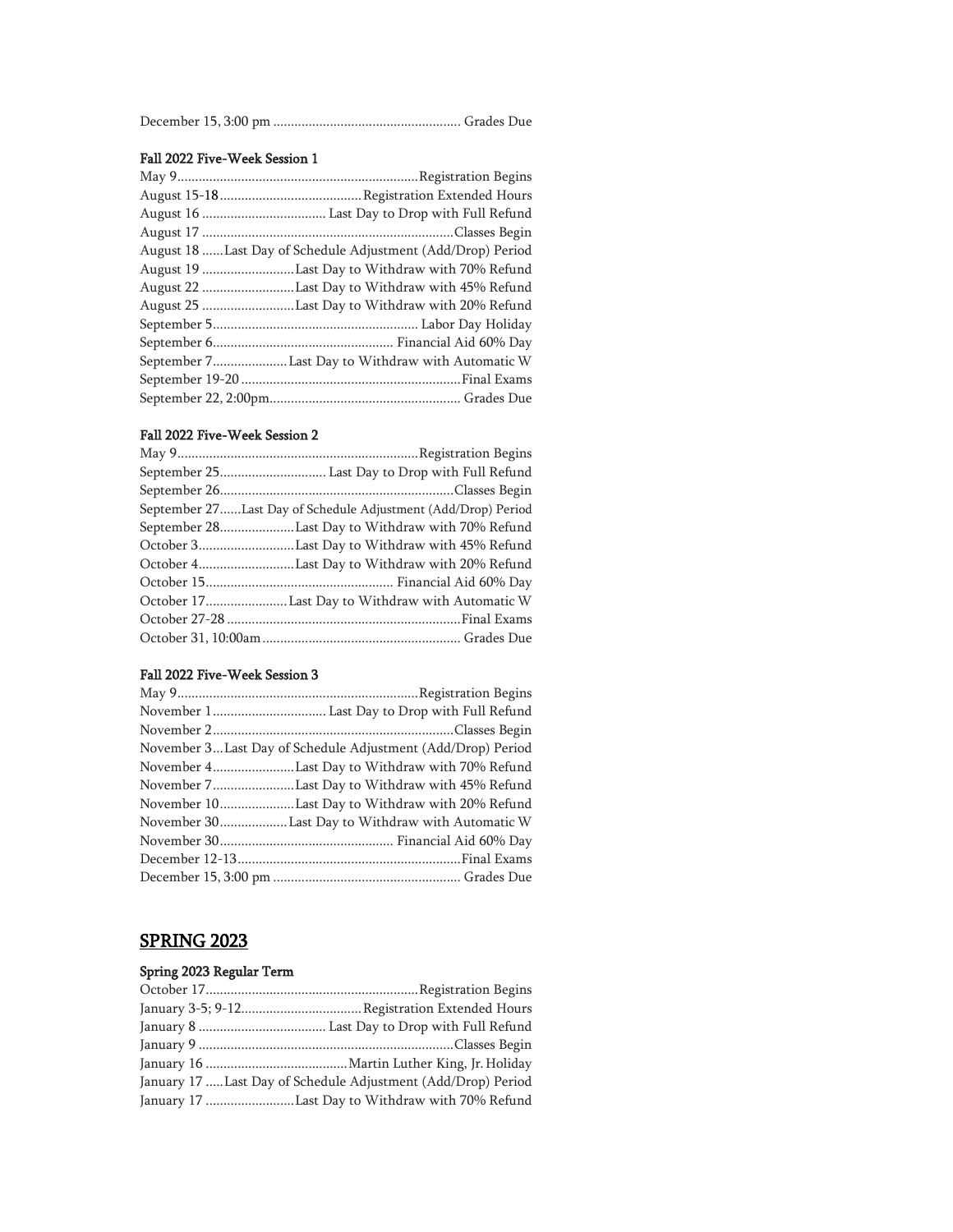| January 23 Last Day to Withdraw with 45% Refund |
|-------------------------------------------------|
| January 30 Last Day to Withdraw with 20% Refund |
|                                                 |
|                                                 |
|                                                 |
|                                                 |
|                                                 |
|                                                 |

### Spring 2023 Eight-Week Session 1

| January 10 Last Day of Schedule Adjustment (Add/Drop) Period |
|--------------------------------------------------------------|
| January 12 Last Day to Withdraw with 70% Refund              |
|                                                              |
| January 17 Last Day to Withdraw with 45% Refund              |
| January 20 Last Day to Withdraw with 20% Refund              |
|                                                              |
| February 13 Last Day to Withdraw with Automatic W            |
|                                                              |
|                                                              |

#### Spring 2023 Eight-Week Session 2

| March 9 Last Day of Schedule Adjustment (Add/Drop) Period |
|-----------------------------------------------------------|
| March 13 Last Day to Withdraw with 70% Refund             |
| March 15 Last Day to Withdraw with 45% Refund             |
| March 20 Last Day to Withdraw with 20% Refund             |
|                                                           |
|                                                           |
|                                                           |
|                                                           |
|                                                           |
|                                                           |

### Spring 2023 Five-Week Session 1

| January 10  Last Day of Schedule Adjustment (Add/Drop) Period |
|---------------------------------------------------------------|
| January 11 Last Day to Withdraw with 70% Refund               |
|                                                               |
| January 17 Last Day to Withdraw with 45% Refund               |
| January 18 Last Day to Withdraw with 20% Refund               |
|                                                               |
| January 30  Last Day to Withdraw with Automatic W             |
|                                                               |
|                                                               |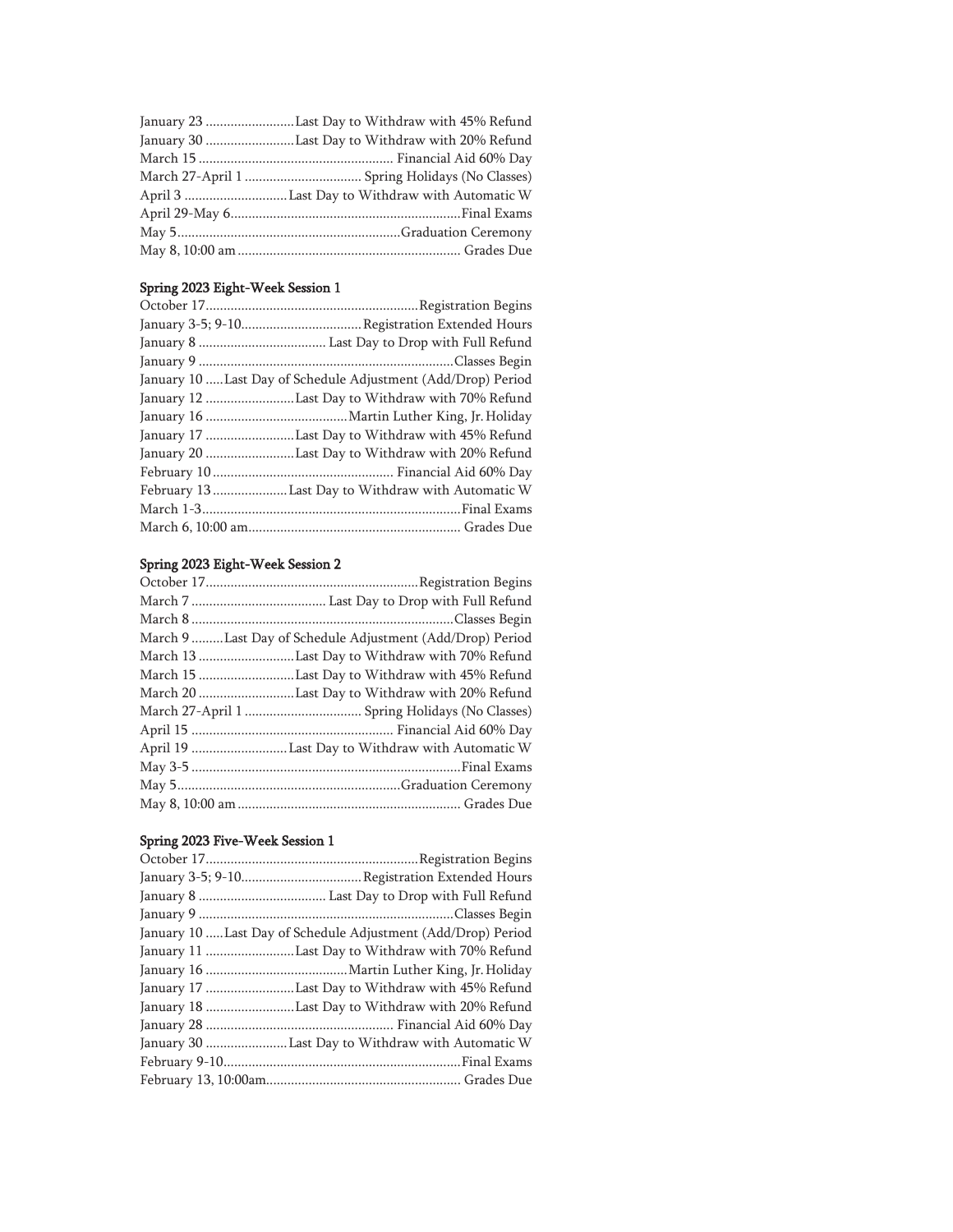#### Spring 2023 Five-Week Session 2

| February 16Last Day of Schedule Adjustment (Add/Drop) Period |
|--------------------------------------------------------------|
| February 17 Last Day to Withdraw with 70% Refund             |
| February 20 Last Day to Withdraw with 45% Refund             |
| February 23 Last Day to Withdraw with 20% Refund             |
|                                                              |
|                                                              |
|                                                              |
|                                                              |

### Spring 2023 Five-Week Session 3

| April 4 Last Day of Schedule Adjustment (Add/Drop) Period |
|-----------------------------------------------------------|
|                                                           |
| April 10 Last Day to Withdraw with 45% Refund             |
| April 11 Last Day to Withdraw with 20% Refund             |
|                                                           |
|                                                           |
|                                                           |
|                                                           |
|                                                           |

## SUMMER 2023

### May Mini-Term 2023

#### (Part of Summer 2023 Semester)

| May 10 until Noon Last Day to Withdraw with Partial Refund |
|------------------------------------------------------------|
|                                                            |
|                                                            |
|                                                            |
|                                                            |

#### Summer 2023 Regular Term

| May 30Last Day to Withdraw with 70% Refund              |
|---------------------------------------------------------|
| May 31Last Day of Schedule Adjustment (Add/Drop) Period |
| June 2Last Day to Withdraw with 45% Refund              |
| June 7Last Day to Withdraw with 20% Refund              |
|                                                         |
|                                                         |
|                                                         |